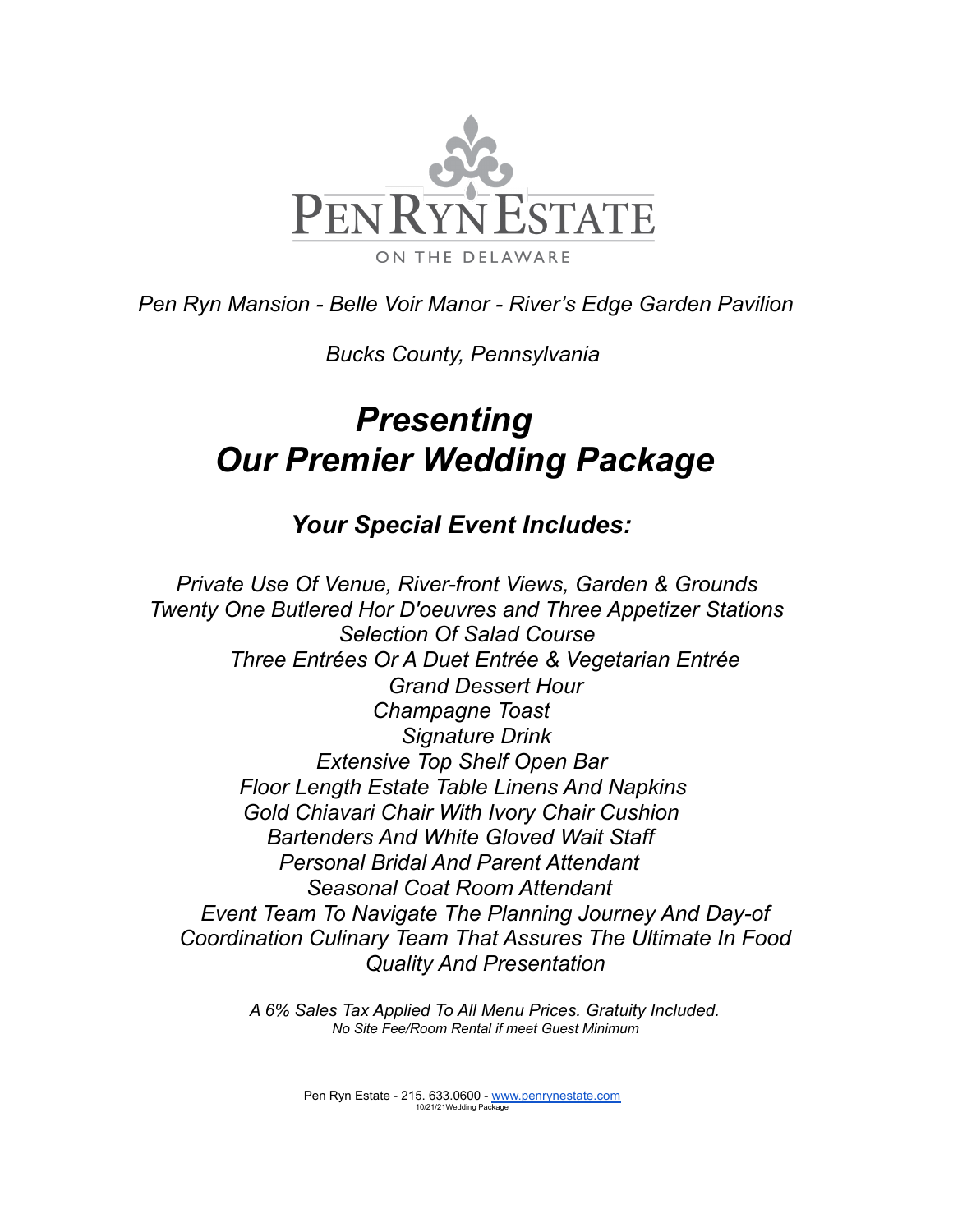### **Cocktail Hour**

*For The First Hour, Guests Are Greeted With White Gloved Servers Butlering Twenty One Handmade Hors D' Oeuvres. Three Cocktail Stations Are Displayed For Guests To Enjoy In The Cocktail Hour Spaces!*

#### **Twenty One Butlered Hor D'oeuvres**

- Quinoa & Zucchini Fritter, Basil Puree - Mini Maryland Crab Cakes With Mango Chutney - Roasted Pork, Provolone & Rapini Spring Roll Tempura Shrimp With Sweet Chili Sauce - Hoisin Plum Sauce Chicken & Cilantro Dumpling - Lobster Arancini With Old Bay Remoulade -Cauliflower "Wings" With Gorgonzola Dip - Rye Toast With Smoked Salmon Mousse - Bacon Wrapped Dates - Spicy Ahi Tuna, Wasabi Cracker & Pickled Ginger - Spinach & Artichoke Phyllo Canape - Hummus Shooters With Herb Bread Sticks -Mesquite Chicken Quesadillas With Salsa Fresca -Bacon Wrapped Seas Scallops With Lemon Essence Micro Cheese Burgers On Brioche Bun - Crispy Vegetable Egg Rolls With Orange Ginger Sauce Fig & Goat Cheese Flatbread - Cocktail Franks With Dijon Mustard - Blacked Beef Sirloin With Roquefort Cream -Prosciutto Wrapped Asparagus - Artichoke, Olive & Tomato Antipasto Skewers

### **Three Cocktail Stations Mac And Mash Bar**

Mashed Yukon & Sweet Potatoes Four Cheese Macaroni N Cheese In Martini Glasses. Toppings: Potato & Tortilla Chips, Sour Cream, Broccoli, Bacon, Bleu Cheese, Queso, Salsa, Chipotle Ranch

#### **Farmers Market Display:**

Imported & Domestic Cheese Display, Basil Pesto Seasoned Tomato-Fresh Mozzarella Salad Crudités And Grilled Vegetables, Oven Baked Kale Chips, Grilled Pita, Flatbread Crackers, Sliced Artisan Loaves Jalapeno-Ranch, Dijon Mustard, Avocado Dipping Sauces, Black Bean And Traditional Hummus

#### **Taste Of Tuscany:**

Farfalle Primavera With Garlic And Oil Gemelli Alfredo Topped With Sun Dried Tomatoes Red And White Mussels Fresh Vegetable Crudite With Vinaigrette Grilled Vegetable Salad, Pasta Salad And Pitted Olives, Artisan Breads, Garlic Bread, Parmesan Cheese, Crushed Red Pepper Flakes And Antipasto Salad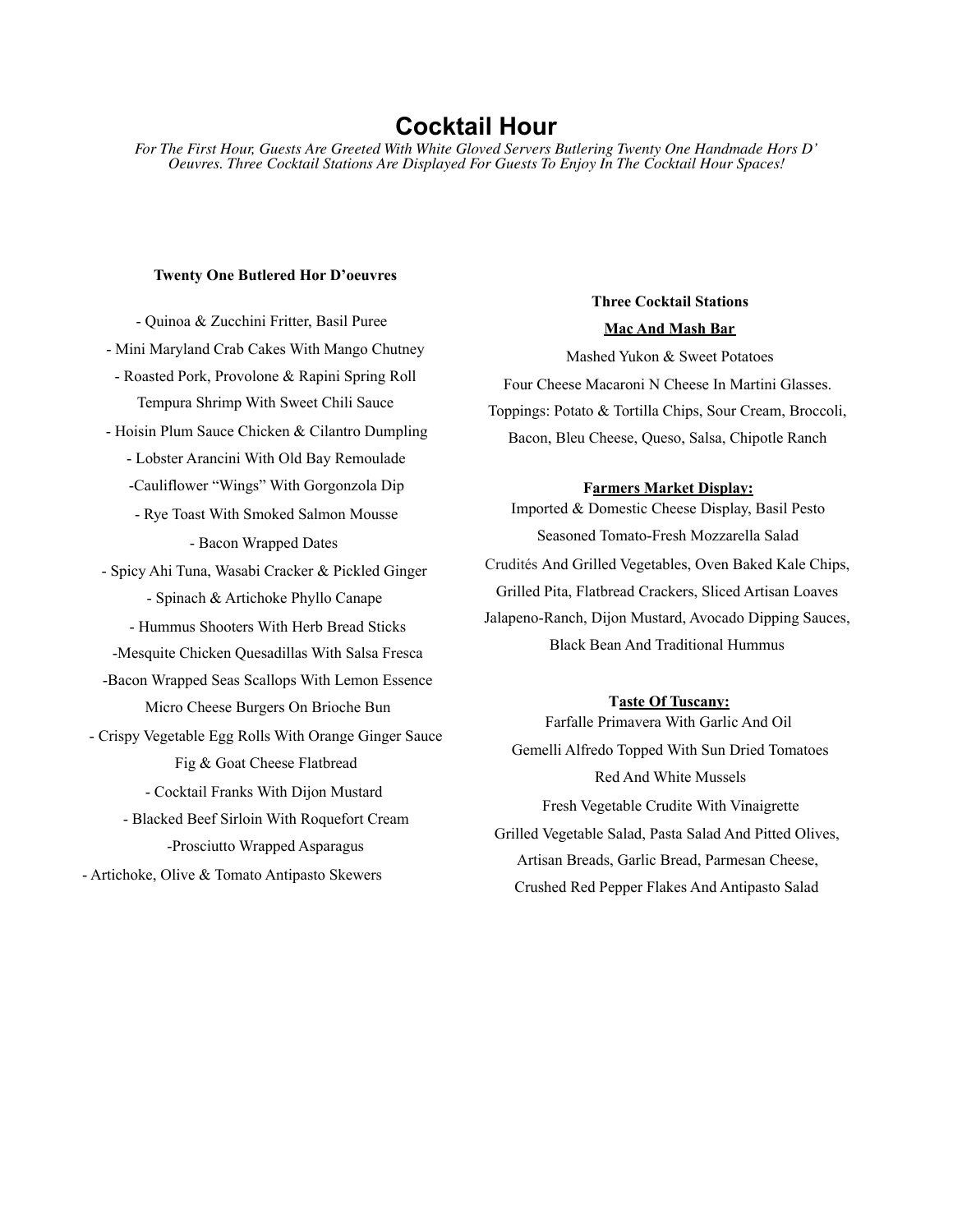## **Beginning Courses**

*At The End Of Cocktail Hour, Guests Are Invited Into The Grand Ballroom For The First Course Choose One Of The Following Salads With Rolls And Seasonal Butter -ask About Our Soup Options; Have Both Soup And Salad = \$3pp*

### **Salads**

#### **Pen Ryn**

Petite Field Greens & Romaine Topped With Seedless Cucumbers, Grape Tomatoes, Shredded Carrots And Herbed Croutons. Finished With Fresh Herb Champagne Vinaigrette

**Caesar**

Chopped Hearts Of Romaine Tossed In Creamy Fresh Garlic & Locatelli Cheese Dressing Topped With Parmesan Cheese And Garlic Croutons

**Beet**

Baby Spinach Accompanied By Roasted Beets, Vermont Chèvre, Toasted Walnuts And Red Onion. Served With Creamy Oven Roasted Shallot & Herb Vinaigrette

#### **Belle Voir**

Mixed Greens, Toasted Pine Nuts, Dried Cranberries, Crumbled Feta Cheese. Served With A Raspberry-Red Wine Vinaigrette

#### **Caprese**

Arcadian Blend Baby Lettuce Accented With Sun-Ripened Grape Tomatoes, Pesto Marinated Fresh Ciliegine Mozzarella And Aged Balsamic Vinaigrette. Served With A Rosemary Olive Focaccia

**Iceburg**

Crisp Wedge Garnished With A Crisp Bacon Strip, Roma Tomato Concasse, Red Onion, Creamy Maytag Bleu Cheese And Red Wine Vinaigrette \_\_\_\_\_\_\_\_\_\_\_\_\_\_\_\_\_\_\_\_\_\_\_\_\_\_\_\_\_\_\_\_\_\_\_\_\_\_\_\_\_\_\_\_\_\_\_\_

### **Beginning Enhancements**

**Pasta Course:**

*To Be Served Prior To Salad Or Soup Course / \$pp*

**Roasted Vegetable & Cheese Ravioli**

Vegetable Primavera & Tomato Ragu, Finished With Pine Nuts And Fresh Herbs

#### **Shiitake Mushroom Agnolotti**

With Spinach And Bleu Cheese, Served With Gorgonzola Cream Sauce And Roasted Red Peppers

#### **Tortellini Pomodoro**

Four Cheese Stuffed Pasta In Fresh Tomato Sauce With Parsley And Shredded Parmesan Cheese

**Manicotti Bolognese**

Fresh Basil And Garlic Scented Classic Ground Sirloin Meat Sauce

#### **Intermezzo Course**

*To Be Served After Soups, Salad Or Pasta Course*

**Lemon, Champagne Or Raspberry** Garnished With A Mint Leaf In A Martini Glass / \$pp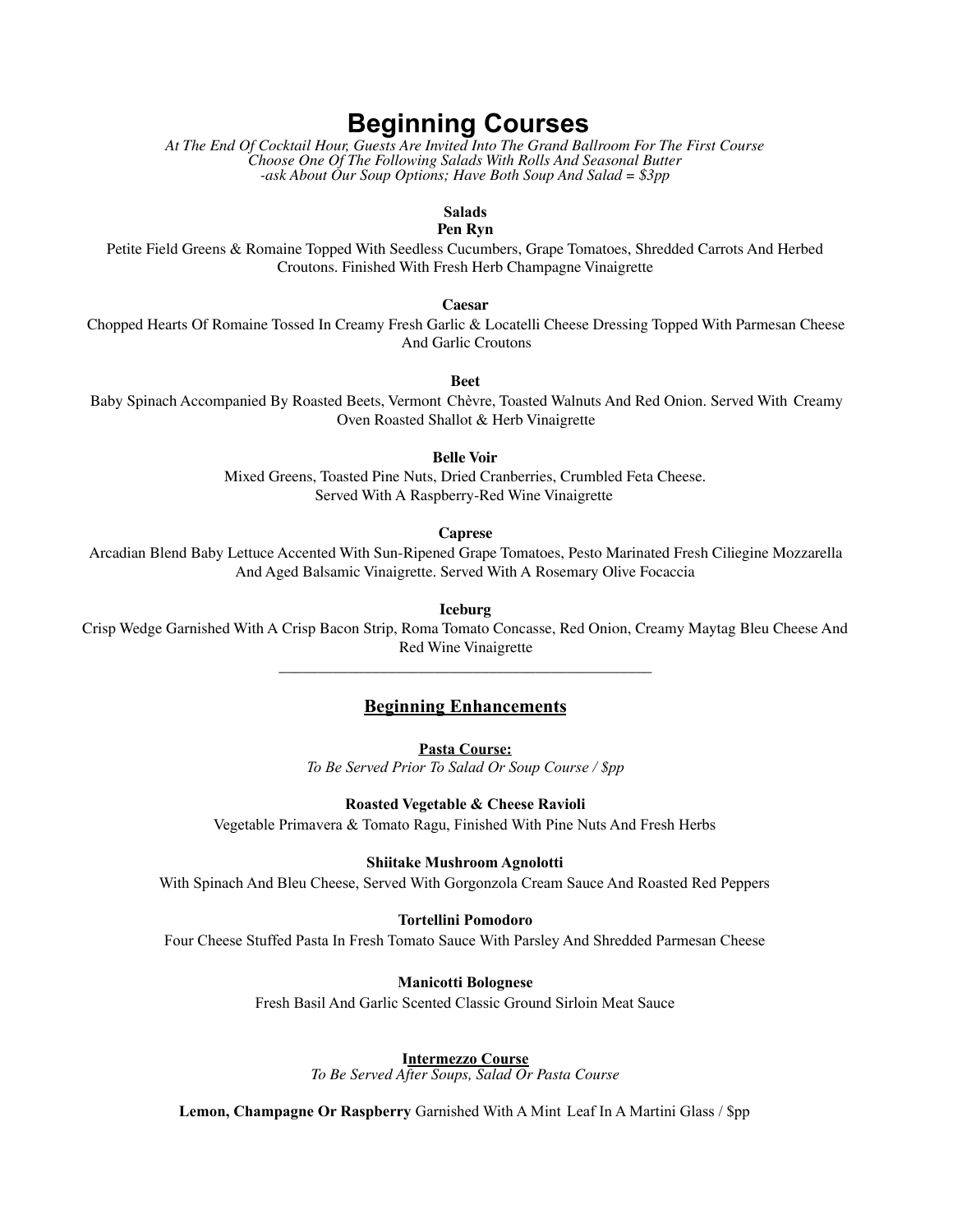## **Main Course**

*Choice Of Three Single Entrées Or A Duet Entrée, Plus A Vegetarian Entrée From The Farm, Sea And Block Entrees Include Chef's Choice Of Starch And Vegetables*

*Below Pricing is Printed at Full Price, yet different times of the year we do offer discounts. Talk to the Sales Team about different dates!*

#### **From The Farm:**

*Chicken Pen Ryn* Wine Infused, Mushroom Ragout Over Orzo With Corn And Baby Carrots / \$

*Chicken Bruschetta* Herbed Panko Crusted Chicken Breast, Stewed Tomato, Onion And Balsamic Compote, Parmesan Cheese / \$

*Chicken Francaise* Asiago-Egg Battered Breast With White Wine, Lemon- Caper Veloute / \$

*Stuffed Chicken Breast* Prosciutto Parma Ham, Smoked Mozzarella Cheese & Basil-enriched Pesto Cream / \$

*Chicken Florentine* Baby Spinach & Fresh Mozzarella, Sun Dried Tomato Chablis Reduction / \$

#### **From The Block:**

#### *Short Rib* Boneless Rib, Slow Cooked, Red Wine Marinated With Roasted Baby Carrots, Shallots Over Horseradish Mashed Yukon Gold Potato / \$

*Stuffed Pork Chop* Savory Prosciutto, Artichoke And Asiago Cheese Stuffing Topped With Fire Roasted Red Pepper Cream / \$

*Pork Tenderloin* Chili, Cumin, Garlic Marinade, Caramelized Apple, Fig Compote / \$

*Veal Medallions Forestiere* Sauteed Onions, With Mushroom Cream Sauce / \$

*Filet Mignon* Burgundy Infused Glaze, French Fried Sweet Onions / \$

*Char Broiled New York Strip Steak* Roasted Shallot, Mushroom, Gorgonzola Fondue /\$

*Roasted Duckling, Raspberry Grand Marnier* Served With Wilted Kale, Smashed Yams / \$

*Veal Chop* Sundried Tomato, Crumbled Goat Cheese, Risotto And Asparagus, Balsamic Spiked Demi / \$

#### **From The Sea:**

*Broiled Tilapia* Finished With A Charred Lemon-chive Butter / \$

*Atlantic Flounder Roulade* Citrus, Fresh Herb Sauce, Vegetable-orzo Pilaf / \$

*Miso Marinated Salmon Fillet* Baby Bok Choy, Asian Black Plum Puree, Wonton Crisps / \$

*Salmon Florentine* Spinach, Parmesan Cheese,Garlic- Roasted Pepper Coulis / \$

*Mediterranean Branzino Fillet* Oven Roasted With Fresh Lemon, Capers, Tomatoes And Fresh Herbs / \$

*Bacon Wrapped Salmon* Steamed Asparagus, Quinoa Pilaf, Balsamic Glaze / \$

*Chilean Sea Bass Fillet* Potato & Wasabi Pea Crusted, Saffron Sauce / \$

*Jumbo Lump Maryland Crabcake* Fresh Citrus Zest Infused Tomato-Olive Cocktail Sauce / \$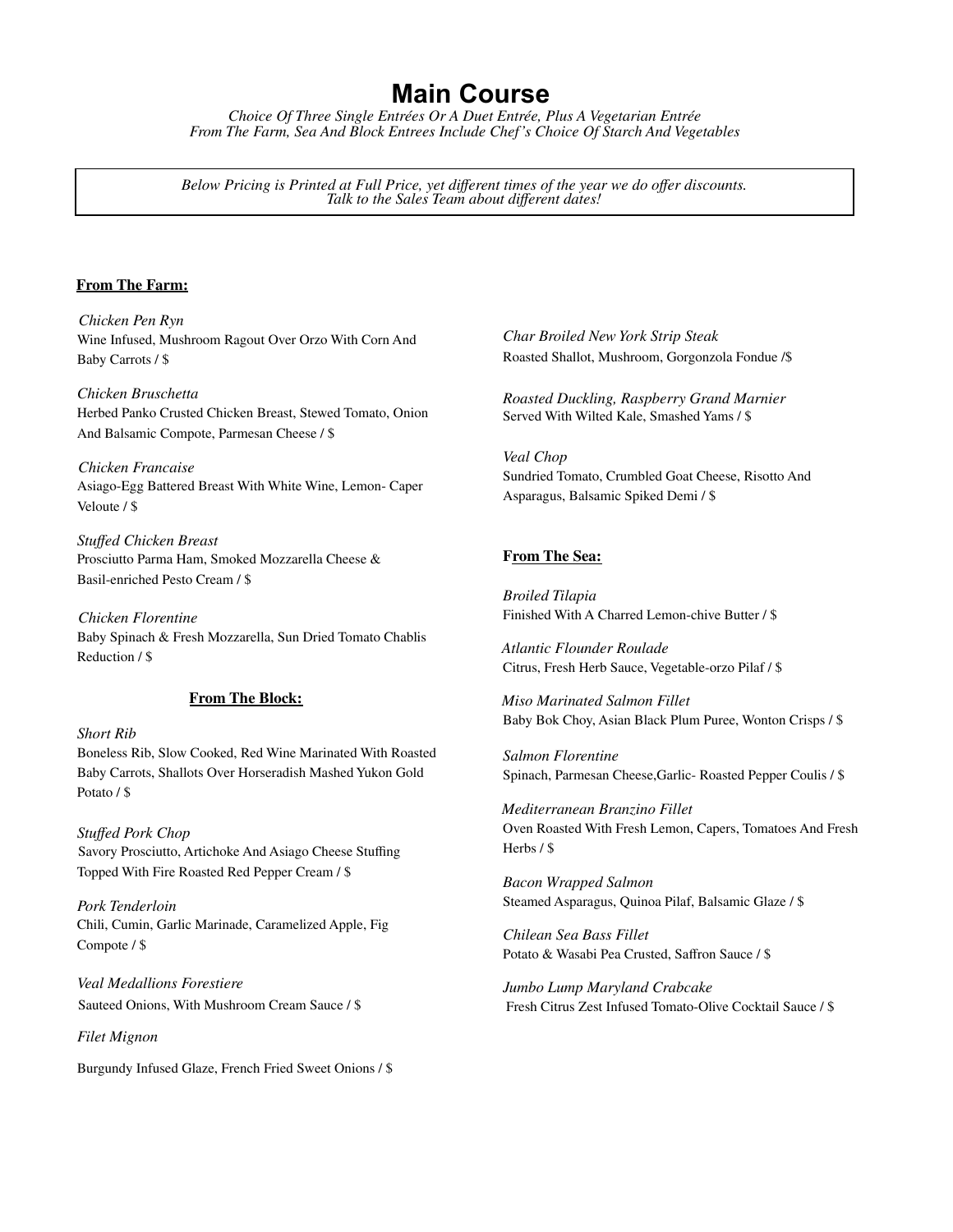#### **Perfect Duet**

*Chicken Bruschetta And Wild Salmon* Grilled Chicken Bruschetta And Roasted Salmon With Dilled Mustard Cream Over Rice Pilaf / *\$*

*Chicken Francaise And Grilled Shrimp* Chicken Breast Francaise And Grilled Shrimp With Tomato-Olive Compote / \$

*Wild Salmon And Petite Filet* Charbroiled Tenderloin- Honey Roasted Salmon, Fresh Dill Mustard Cream Sauce / \$

*Wild Salmon And Boneless Short Rib* Red Wine Marinated Beef Ribs - Honey Roasted Salmon, Fresh Dill- Mustard Cream Sauce / \$

*Petite Filet And Crab Cake* Served With Bourbon, Triple Peppercorn Emulsion And Cajun Remoulade Sauce / \$

*Royal Couple* Center-cut Filet Mignon, Cabernet Reduction, Broiled Cold Water Lobster Tail, Citrus Segments, Butter / \$

#### **From The Earth**

*Roasted Vegetable & Ricotta Cheese Ravioli* Served With Vegetable-Tomato Ragu / \$

*Vegan Grilled Vegetable & Quinoa* Portobello Mushroom, Squash, Zucchini, Red Onions, Eggplant, Asparagus Served Over Quinoa Pilaf With Balsamic Glaze / \$

*Vegetarian Lasagna* Layered Pasta With Four Cheese, Carrots, Spinach, Broccoli, Onions Finished With Red Pepper And Asparagus Garni And Basil Marinara / \$

\*Host is charged at the respective price per entree, for exactly what is ordered. Ex: 100 guests select Filet and 100 *select Chicken, host is billed at each entree's respective price. Choice Table-Side entrees are billed at the highest priced entree\**

## **Dessert**

#### *Grand Dessert Station*

*Assortment of Different Flavors of* Cannolis, Eclairs, Cookies, Brownies, Blondies, Chocolate Mousse, Petit Fours, Cream Puffs, and Seasonal Fruits

### *Wedding Cake Referral*

*-Isgro's Bakery: <https://www.bestcannoli.com/> \*Cake can come from any Licensed Bakery\**

*Coffee And Tea Station Included \*Add Ice Coffee, Hot Chocolate Or Espresso To The Station: \$ per person*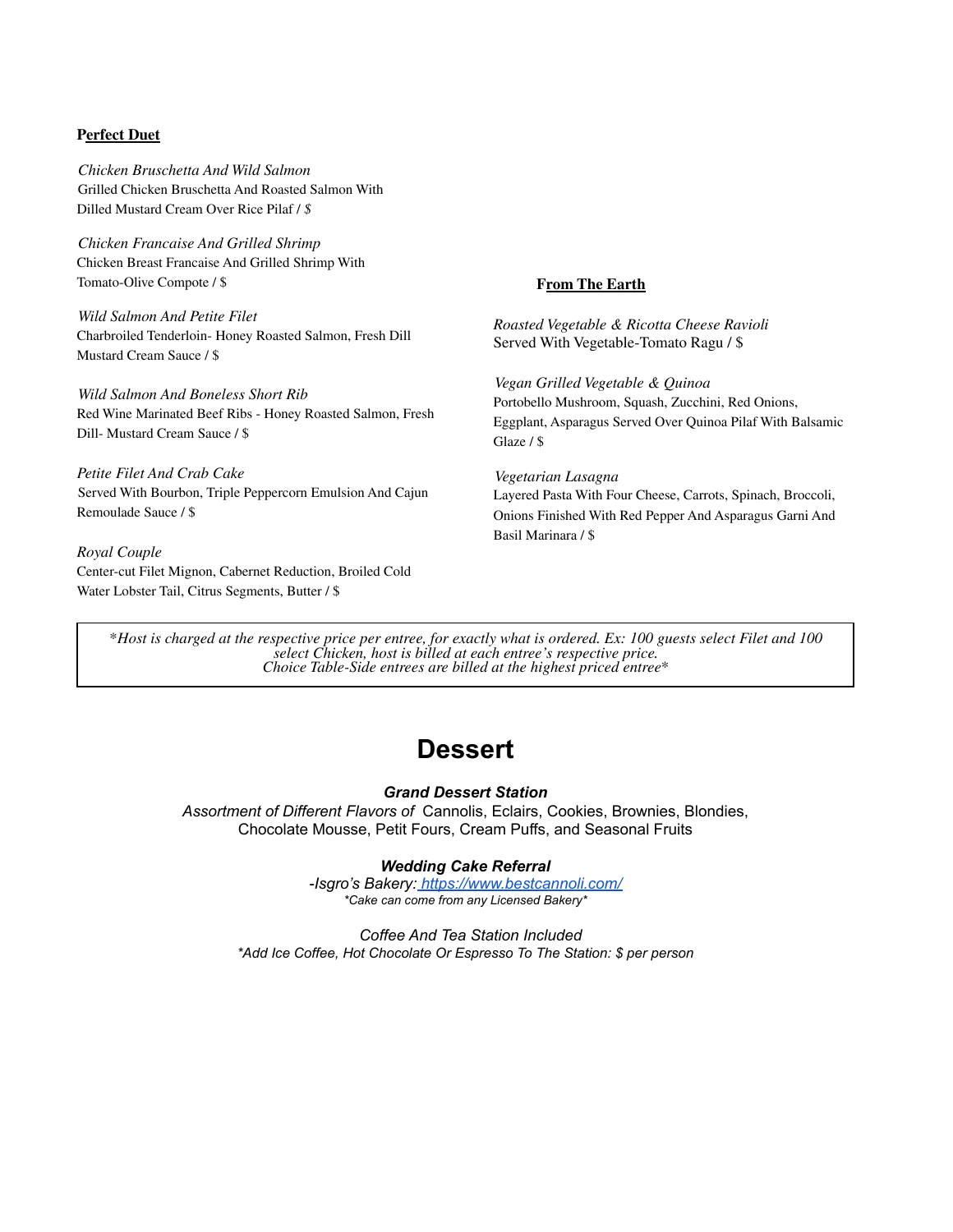## **5 Hour Top Shelf Open Bar**

Bar Will Open Ten (10) Minutes Prior To Scheduled 'Start' Time, And Closes Ten (10) Minutes Prior To The Scheduled 'End' Time.

**Champagne Toast**

Toast To The Newly Married Couple As They Enter The Grand Ballroom!

**Signature Drink**

Provide Your Guests With A Themed Signature Drink. Choose From Our List Or Create Your Own From Items Included In Our Top Shelf Open Bar -Blushing Bride -Blue Eyed Groom -Love Potion -Main Squeeze -Head Of Heals Just To Name A Few! - Ask About All Our Options or Create One from Items Listed in Top Shelf Open Bar

**House Wines And Champagne**

Your Guests Will Be Offered The Choice Of: Chardonnay, Pinot Grigio, Sauvignon Blanc, Cabernet Sauvignon, Merlot, Rose And Champagne

**Domestic Beer**

Coors Lite, Yuengling Lager, And Sam Adams Seasonal Draft + O'douls Non-Alcoholic Bottled Beer

#### **Spirits**

Titos, Absolut, Stolichnaya, Svedka Clementine, Svedka Raspberry, Svedka Vanilla, House Vodka, Bombay Sapphire, Tanqueray, House Gin, Bacardi Silver Rum, Malibu Rum, Captain Morgan Spiced Rum, Jack Daniels, Old Grand Dad, Jim Beam, Southern Comfort, Crown Royal,

Jameson Whiskey, Tullamore Dew, Windsor Canadian, Seagram's Seven, Vo Seagram's, Dewars, Glenfiddich, Jose Cuervo, Dry & Sweet Vermouth, Amaretto, Christian Brothers Brandy, Courvoiser Vs, Blackberry Brandy, Sambuca, Triple Sec, Peachtree Schnapps, Kahlua, Bailey's, Sour Apple Pucker, Frangelico, White Creme De Menthe, Green Creme De Menthe, White Creme De Cocoa Sloe Gin, Drambuie, Chambord, Dom B & B, Grand Marnier

#### **Also Included Are Soft Drinks, Mixers, And Fruit Juices \* Feel Free To Inquire About Pricing Or Availability For Any Item Not Listed\***

**Enhancements\*:**

-Wine Flights (2 total): \$7, Entire Night: \$ -Additional Beer/Wine Bar: Cocktail Hour Only = \$, Entire Evening: \$ -Additional Top Shelf Open Bar: Cocktail Hour Only: \$, Entire Evening: \$2 -Additional Bartender Above 1 per 90 Adult Guest Scale = \$

*Note: No Beverages May Be Brought Onto The Property By The Host Or Guests \*Pricing Per Person*

\*Ask about Liquor, Wine and Beer Enhancements for either the entire guest count or just a select few!

## **Wedding Ceremony Package**

*Set In Our Beautiful Gardens With Breathtaking Waterfront Views Package Includes:*

Additional 30 Minutes Added To Package Lemonade And Water Station White Folding Chairs Garden Riverfront Pergola Or Indoor Grand Ballroom Trellis/Chuppa Option \$ Per Person

*Ceremony Rehearsal Is Held At Drop Off Appointment or Day-Of.*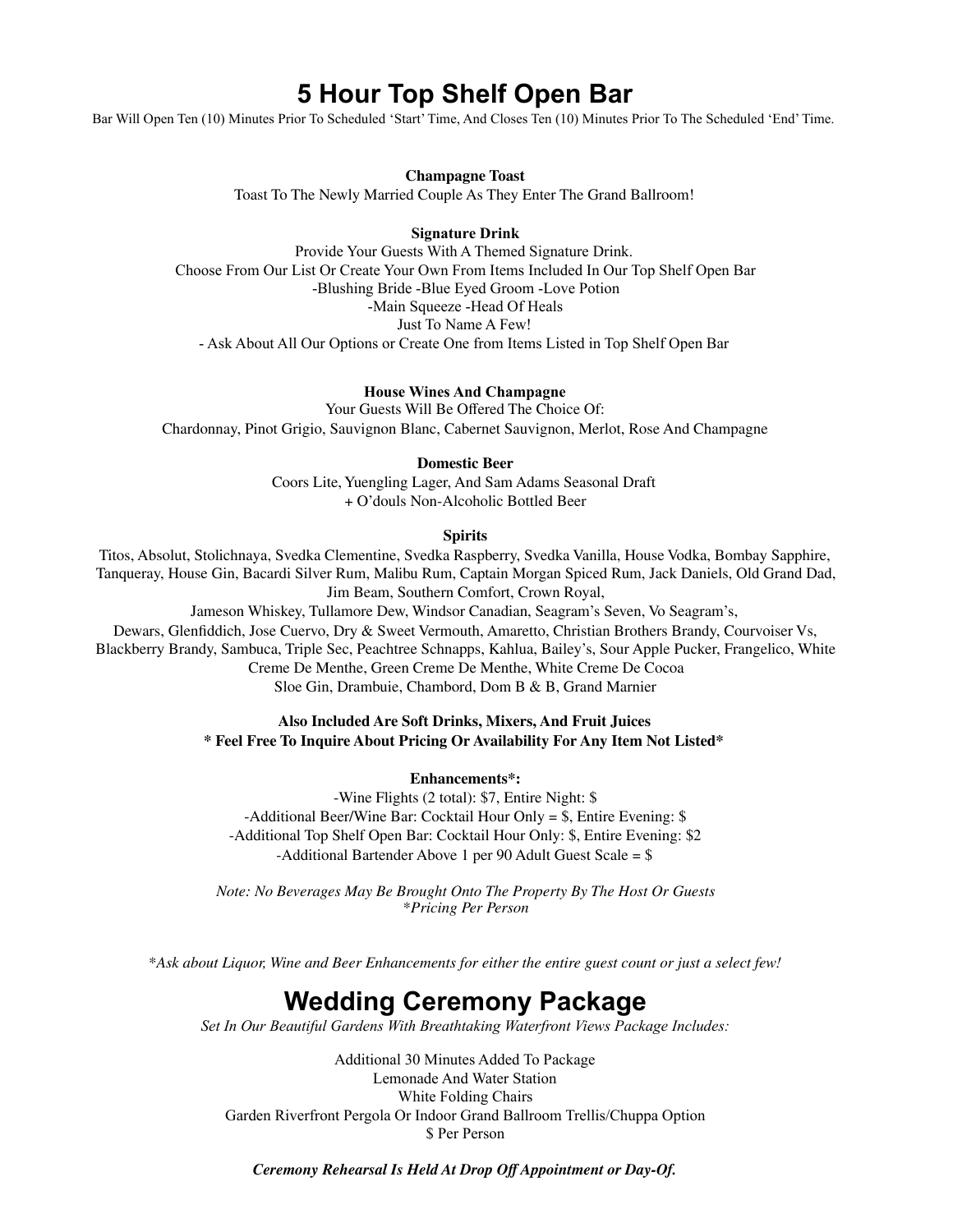### **Entree Group Tasting**

You will be invited approximately 6 months prior to your reception to our group entree sampling. Tastings are held on Wednesday evenings at 6pm. Entrees are priced as Full Menu Priced Minus \$100.

We are happy to include complimentary the two lowest priced entrees. Example:

- *● Chicken Pen Ryn starting price is \$. For the tasting, the price is \$*
- *● Miso Marinated Salmon Fillet = \$*
- *● Filet Mignon = \$*

We include (2) of the lowest entrees for our group tastings.

Therefore if only (2) entrees are selected, there is no payment.

If all (3) of the above entrees were selected, the payment would be  $=$  \$ (File is the highest price entree of the 3)

### **Private Tasting**

If you would like to have a private tasting  $=$  \$ per person attending. Included would be:

- 10 Total Butlered Hor D'Oeuvres To Share
- 1 Salad Per Person (maximum of 2 Selections)
	- 1 Main Entrees Per Person

Private Tastings Held Tuesday-Thursday between 12pm and 5pm Ability to speak directly with the Culinary Team

## **Bridal Suite Enhancements**

Snacks Are Key! Arrive The Day-Of With Extra Boost To Kick Start The Day. Included In Your Package Is One Bottle Of Champagne, Water And A Cheese Tray.

#### Based On The Number Of Guests Specified At The Time Of Ordering. Items Are Not Replenished. = \$ per person

**Hoagie Tray**

Classic Italian And Turkey Hoagies With Provolone Cheese, Crisp Lettuce, Vine-Ripe Tomatoes And Shaved Red Onion. Finished With: Oil, Vinegar And Italian Spice

#### **Pretzel Tray**

Soft, Fresh, Philly Pretzel Twists Served With Mustard, Cheese Sauce, Ranch & Honey Mustard dressing. Also Includes A Fresh Vegetable Crudite As Well As Goldenberg's Peanut Chews.

#### **Bagel Bar**

Lightly Toasted Mini Bagel Basket Including A Variety Of Philadelphia Cream Cheeses, Jam & Jellies. Also Includes Homemade Smoked Salmon Spread, Garlic Hummus, Fresh Vegetable Crudite And Bagel Chips

#### **Breakfast Wrap Kick Start Kit**

Sundried Tomato And Jalapeno-cheese Wraps Served Two Ways: Classic Egg And Cheese Or Egg And Cheese With Crisp Bacon. Also Includes: Home Fries, Fresh Seasonal Fruit Salad, Salsa, Ketchup And Hot Sauce

#### **Build Your Parfait Platter**

Start With Refreshing Chobani Greek Yogurt And Design Your Own Treat Accoutrements Include: Fresh Seasonal Berries, Peaches, Mandarin Oranges, Sliced Apples, Granola, Chocolate Chips, Sweet Honey, Crushed Oreos & Fig Newton Bars

#### **Pre-party Open Bar**

Our Top Shelf Open Bar Is Available To You 1 Hour Prior To The 'Start" Time Of The Event! Let Our Experienced Bartenders Take Care Of You And Those Sharing Your Special Day. \$ Per Hour Pre Function Time

+ Bartender Fee / \$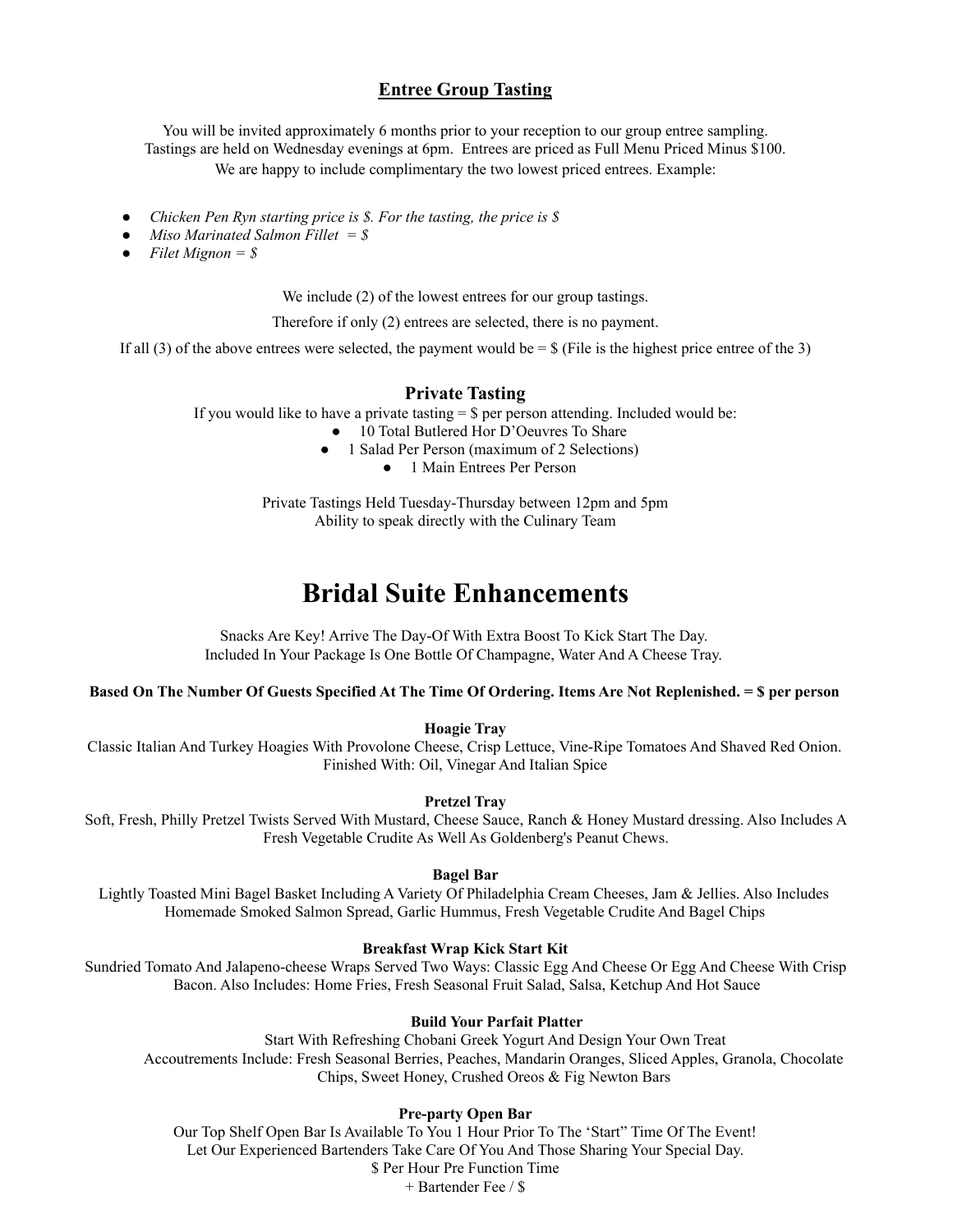## **Enhance Your Cocktail Hour**

*Add Unique Options For Your Cocktail Hour. One Hour Availability Pricing Per Person*

#### *Bruschetta And Hummus Martini Bar*

Sliced Multigrain Loaves, French Ficelle, Kalamata Olive Ciabatta, Grilled Pita And Flatbread Crackers Surrounded By Classic Tomato Bruschetta, Baba Ganoush, Garlicky Hummus, Spinach-artichoke Dip And Guacamole. Accent Your "Martini With Roasted Peppers,

Caramelized Onions And Imported Olives / \$

#### *Asian Stir-fry Station*

Ginger Scented Teriyaki Kimchi Chicken With Fresh Broccoli Over Ginger Stir Fried Rice

Or

Korean Style Beef Bulgogi, Hot Pepper Flake Spiced Steak, Fire Roasted With Sesame Oil, Mushrooms & Fresh Garlic. Served Over Fried Rice With Scallions And Lettuce Cups

Accompanied By Wasabi Peas, Sriracha And Sesame Ginger Sauces, Chopsticks And Fortune Cookies / \$

*Brussel And Bacon Bar* Sauteed Brussel Sprouts, Bacon, Cheese Sauce And Caramelized Onions / \$

#### *Risotto Bar*

Sweet Water Shrimp, Asparagus And Portobello Risotto, Chicken And Basil Risotto, Parmesan Risotto / \$

#### *Southern Mini Taco & Fajita Station*

Fiesta Cilantro Chicken And Corona Marinated Beef With Grilled Bell Peppers, Sweet Onions, Mini Flour Tortillas, Taco Shells, Shredded Cheese, Salsa, Guacamole, Sour Cream And Jalapenos / \$9

### *Tailgate Station - Chef Attended Station* Boneless Wings, Hot Dogs, Mini Meatball Parmesan Sandwich, Mini Roast Beef & Cheddar Served Roll \$

*Maryland Crab Cake Bar - Chef Attended Station* Jumbo Crab Cakes, Sauteed To Order With Sweet Butter. Old Bay Remoulade, Dijon Mustard, Sweet Corn / *\$*

#### *Artisan Flatbread Station*

Handmade Bite-Size Artisan Naan Flatbreads: Pesto Mozzarella, Jerk Chicken, Braised Short Rib Toppings: Sliced Olives, Balsamic Glaze, Feta Cheese,Cilantro Sauce, Hot Sauce, Shredded Cheddar, Chopped Onions & Horseradish / \$

#### *Hibachi Station - Chef Attended Station*

Outdoor Flame Burning Grill With Teriyaki Shrimp, BBQ Mango Beef, Jerk Chicken, Baby Lamb Chops Served With Tropical Sides / \$

#### Seafood Cocktail Martini:

Jumbo Shrimp, Alaskan Crab Claws, Mussels, With Tito's Vodka Infused Cocktail / \$ Add: Oysters \$, Steamed Little Neck Clams \$, Clams On Half Shelf \$

#### *Sushi Station - Chef Attended Station*

Hand-rolled Sushi With California Rolls, Spicy Tuna, Vegetable Roll, Spicy Yellowtail, Shrimp/Tuna/Salmon Nigiri With Soy Sauce, Pickled Ginger, Wasabi, Sesame Seeds / \$

*Porchetta Station- Chef Attended Station* Slow-roasted Seasoned Pig With Broccoli Rabe, Hot Cherry Peppers, Au Jus, Imported Sharp Provolone And South Philly Style Sesame Seed Roll / \$

#### **Add to Butlered Hor D'Oeuvres:**

Chilled Jumbo Shrimp: Old Bay Gulf Shrimp, Cocktail Sauce: \$ Per Piece, 50 Piece Minimum

Baby Lamb Chops: Red Wine Infused Dijon & Herb Crusted: \$ Per Piece, 50 Piece Minimum

Additional 30 Minutes Cocktail Hour: \$ Per Person *\*Ask About Our Seasonal Additions \**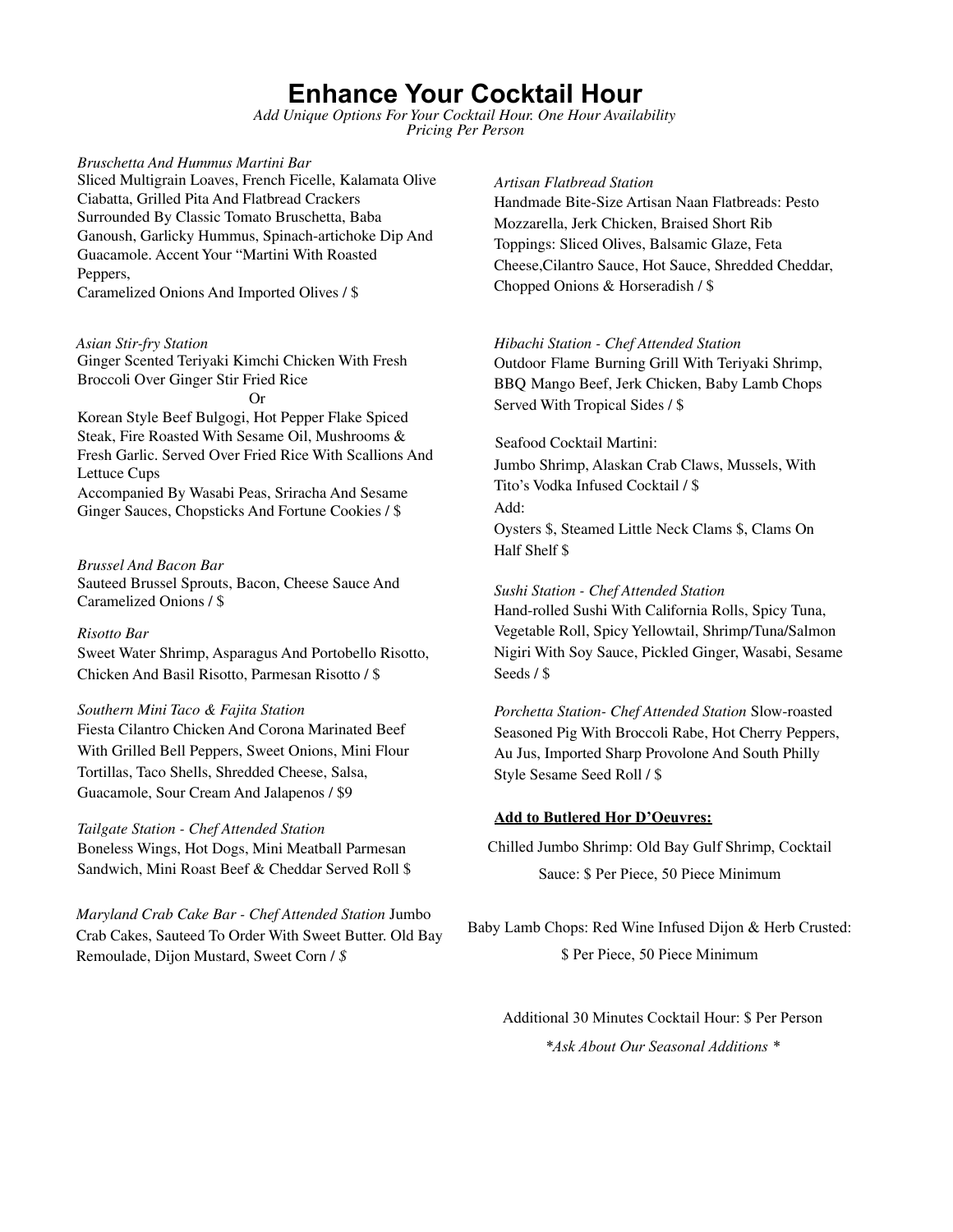## **Dessert Enhancements**

*One Hour Availability*

#### *Exquisite Estate Display*

Donuts: Assortment Of Glazed, Chocolate, Cinnamon-Sugar, Sprinkles, Old Fashioned, Donut Holes, Display Of Assorted Cupcakes, Assortment Of Mousse Parfaits, Fruit Tartlets, Cheesecake Pops, Cake Pops, Chocolate Dipping Sauce, Strawberries, Pretzel Rods, Churros, Mini Cakes, Macaroons, Assortment Of Candies, Cannolis, Eclairs, Cookies, Brownies, Blondies, Chocolate Mousse, Petit Fours, Cream Puffs, Seasonal Fruits /\$

*Midnight Snack*

Dutch Apple Pie, Peach Pie, Coconut Cream Pie Chocolate, Vanilla, Mint Chocolate Chip Ice Cream Assortment Of Cookies & Farm Fresh Milk *Toppings -* Blueberry & Cherry Compote, Whipped Cream, Chocolate & Caramel Sauces, Crumbled Oreos, M&M's, Sprinkles And Toffee Crumbles / \$

#### *Grand Ballroom Flambe*

Uniformed Chef's Presenting Flavor, Flare And Flash With A Flambe Dessert Of Bananas Fosters, Cherries Jubilee And Donut Holes. Served Over Vanilla Ice Cream With Create Your Own Toppings Including Shaved Chocolate, Caramel Sauce, Crumbled Oreos, M&M's, Sprinkles, Toffee Crumbles, Pretzel Rods And Churros / \$ -Station Added to Mini Dessert Station

*Cheesecake Martini Station*

Ny Style Cheesecake Served In Martini Glasses From A Giant Cheesecake With Do It Yourself Toppings Including, Oreos, M&Ms, Chocolate Chips,Graham Crackers, Blueberry & Cherry Compote, Whipped Cream, Chocolate, Caramel, Hazelnut & Coffee Flavored Syrups / \$ -Station Added to Mini Dessert Station

*S'more Station* Wood Fire Sticks, Marshmallows, Dark Chocolate, Milk Chocolate, Cookies And Cream, Graham Crackers All Around A Open Flame Fire Pit And Heaters / \$

*Cupcakes And Donuts Display*

Treat Your Guests To Everyone's Favorite Snacks: Iced Red Velvet, Vanilla Bean And Chocolate Cupcakes. Donuts Include Glazed Old Fashioned, Dark Chocolate Cake, Sour Cream, And Glazed Crunch + Donut Holes / -Station Added to Mini Dessert Station

## Add Individual Options To Mini Dessert Table

Assortment Of Donuts / Donut Holes /\$ Per Person Cupcakes /\$ Per Person Mousse Parfaits /\$ Per Person Fruit Tartlets /\$ Per Person Cheesecake Pops / Cake Pops /\$ Per Person Strawberries /\$ Per Person Churros /\$ Per Person Mini Cakes /\$ Per Person Macaroons /\$ Per Person Cheesecake Martini /\$ Per Person Bananas Foster /\$ Per Person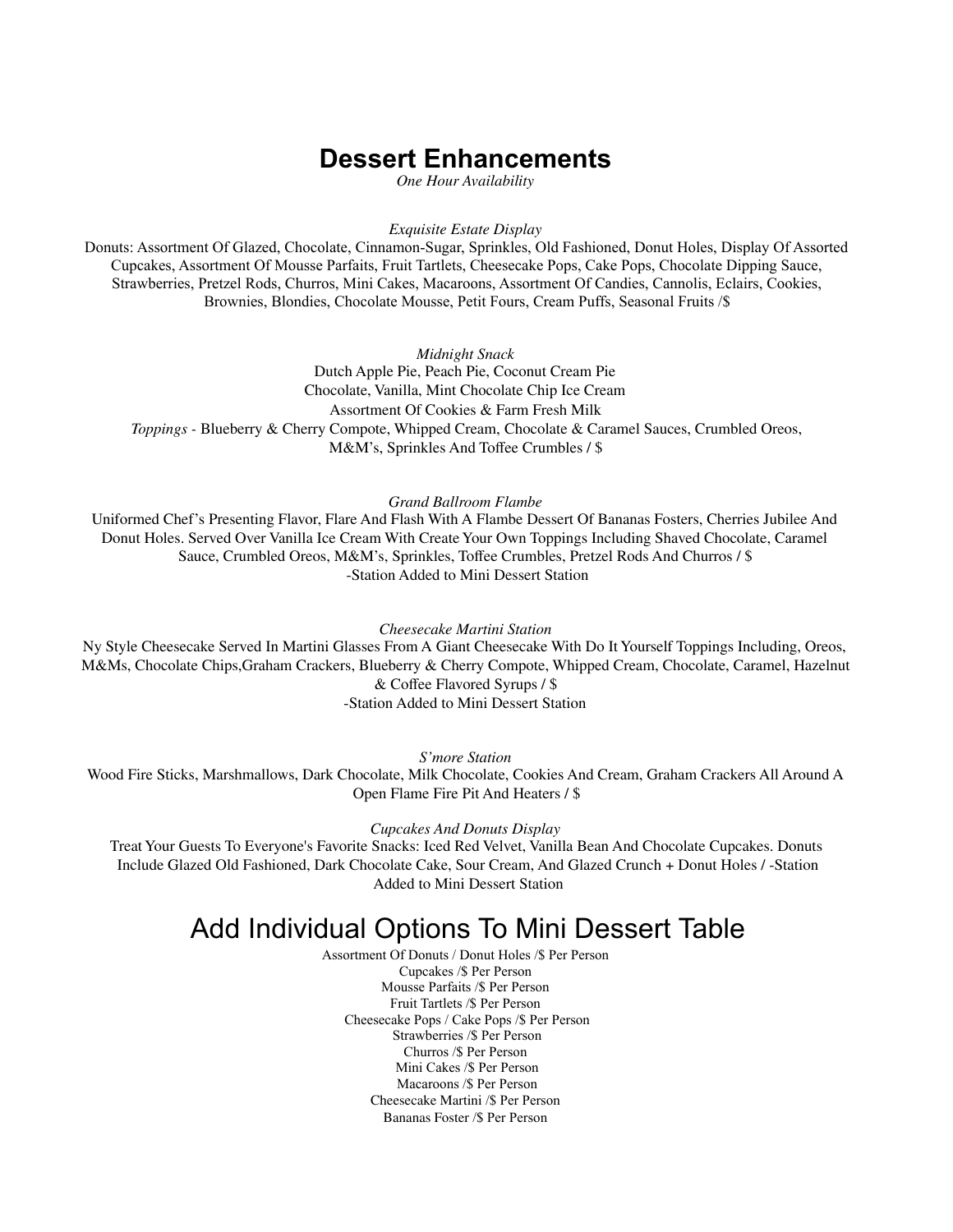## **Grande Finale**

*Late Night Bite: Add One Of The Below Stations All Stations Will Be Set Up One Half Hour Before The End Of Your Event*

**The Famous Tastes Of Philly Station**

Wit Or Witout Cheesesteaks, Tastykakes, Jumbo Soft Pretzels With Spicy Mustard, Peanut Chews And Water Bottle / \$ per person

#### **He Stole A Pizza My Heart**

Assortment Of Cheese, Pepperoni & Roasted Veggie Pies, Prepared With Basil-Roma Tomato Pizza Sauce And Mozzarella Cheese / \$per person

**"Eggcellent" Breakfast**

Eggs, Bacon, Sausage, Pork Roll Home Fries, Cheese With Assortment Of Breads \*Make A Sandwich!\* /\$per person

### **Fry-yay Bar**

Mini Take-out French Fry Containers To Hold Tater Tots, Curly, Crinkle, Or Fries With Chili, Bacon, Pulled Pork, Cheese And Gravy Toppings / \$ per person

#### **"Say Cheese" Bar**

Assortment Of Pre-Made American And Cheddar Grilled Cheese, Perfectly Melting Our Hearts / \$ per person Add Mini Cups Tomato Soup / \$ per person

### **Post-Party Package:**

Continue the After Party with Us!

After the Reception has ended, enjoy an extra hour in the Cocktail Hour Spaces. Package Includes:

(1) of the Above Stations for a minimum of 35 guests Full Open Bar Bartender + Waitstaff Available + \$per person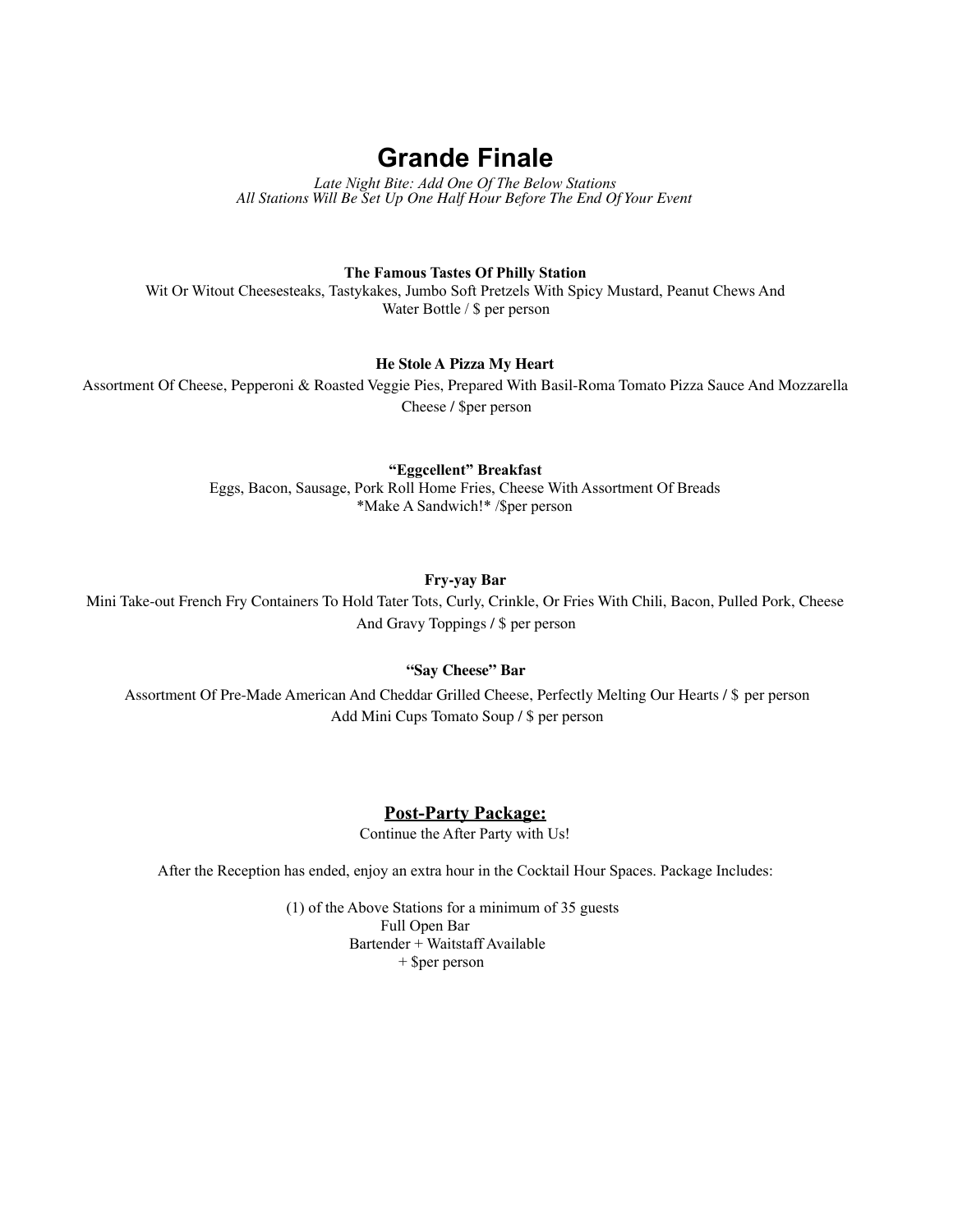## **Reception Enhancements:**

*The Following Section Illustrates Different Ideas To Make Your Special Day Even More Unique. Feel Free To Inquire About Options Listed Here Or Special Ideas Of Your Own.*

#### **Sparkler Send-Off**

Say Goodbye Under An Arch Of Sparklers Held By Your Guests / \$ Per Person

#### **Outdoor Fire Pit Accompanied By 2 Heaters**

Gather Round Our Open Flame Fire Pits Of Seasoned Hardwood Logs, Placed On A Brick Patio With Two Heaters And Whittled-Tip Birch Wood Sticks / \$

#### **Table Setting**

Gold Or Silver Charger Plates / \$ Per Plate Chiavari Chair Sash / \$ Per Chair Colored Poly Napkin / \$ Per Napkin Table Runners / \$ per

#### **Lighting**

Amber Uplighting / \$ Color Uplighting / \$

**Service** Valet Parking - \$Per Attendant - Minimum Of 4 Attendants Additional Waitstaff Or Bartender - \$ per

#### **Pricing Available Upon Request**

Indoor Sparkler Machine Pin Spot Lighting Gobo on Dance Floor Ice Sculptures Outdoor Tents Additional Linen Upgrades Staging

All Rentals, Displays And Decorations Must Be Coordinated Through Pen Ryn Estate, Inc. Staff . Any Rentals, *Displays And Decorations Not Listed Must Be Provided Or Pre-Approved By Pen Ryn Estate, Inc. Should The Need Arise, Hosts Are Required To Utilize Pen Ryn's Reception Enhancements As Listed Above.*